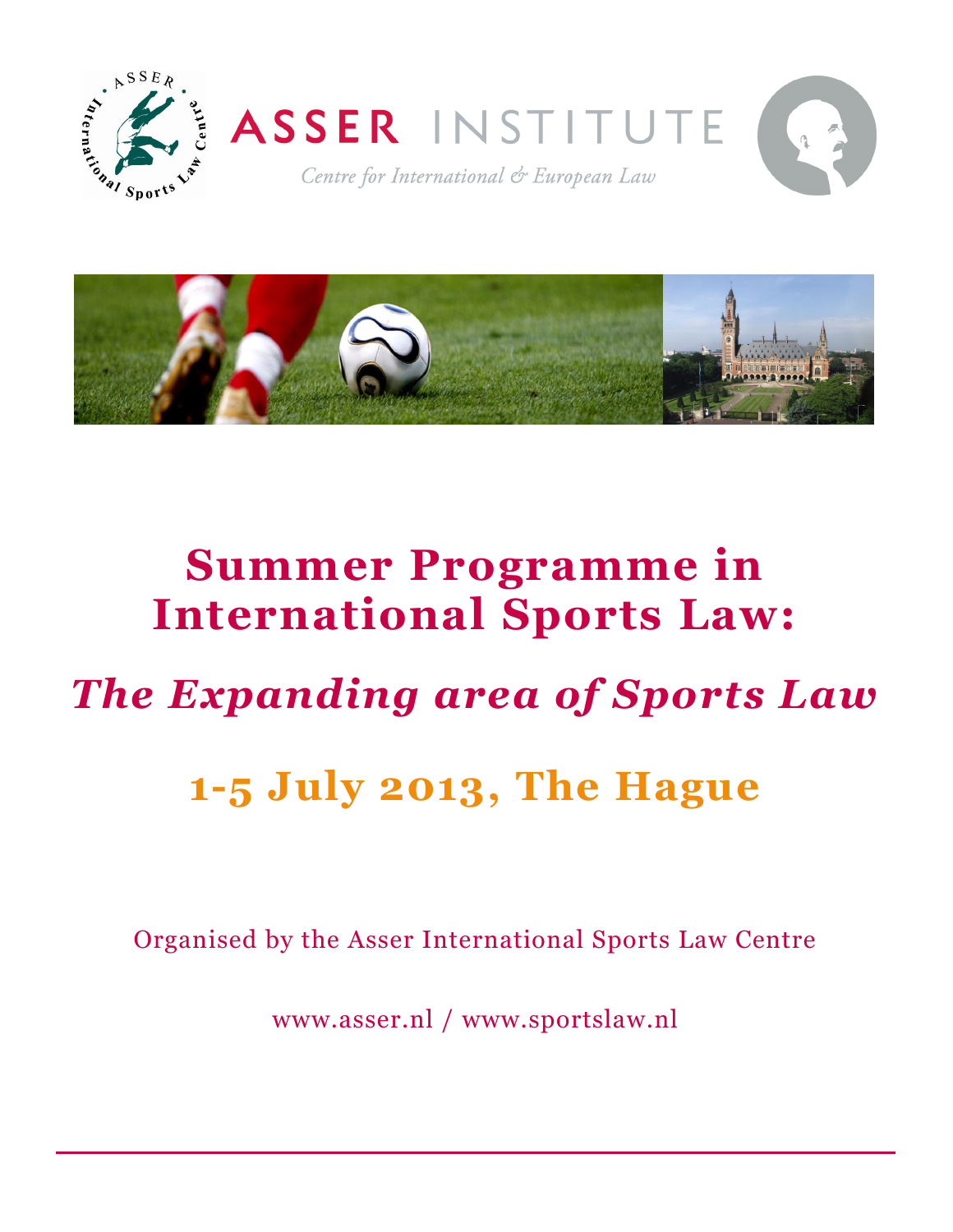## **International Sports Law**

The Asser International Sports Law Centre is offering a Summer Programme in International Sports Law to provide an overview of the ever expanding area of sports law and the topics of law that impact upon sports.

### **Expanding area of international sports law**

Twenty years ago the concept of "sports law" would have been foreign to most. Today, it is far more widely recognised as an established field of legal scholarship and practice, perhaps because it is a lucrative business that creates around \$35 billion per year in revenue or perhaps due to the high profile of athletes, sports clubs and organizations' seemingly endless encounters with the law. Such cases as Murphy, which addresses the interface of free



movement and sports broadcasting in Europe; the recent finding that the threat of a playing ban by FIFA against Matuzalem was contrary to public policy; the endless saga involving the dope-fuelled career of Lance Armstrong and its wider affect on competitive cycling; and the daily accounts of sports fraud (particularly matchfixing) which has emerged as perhaps the most serious global issues in the world of sport have been addressed by such tribunals as the European Court of Justice



(ECJ), Court of Arbitration for Sport (CAS), Swiss Supreme Court, and national courts. The burgeoning sports-oriented workload of these courts has had a significant impact on sports law as an academic field and helped contribute to its establishment as a global field of private practice.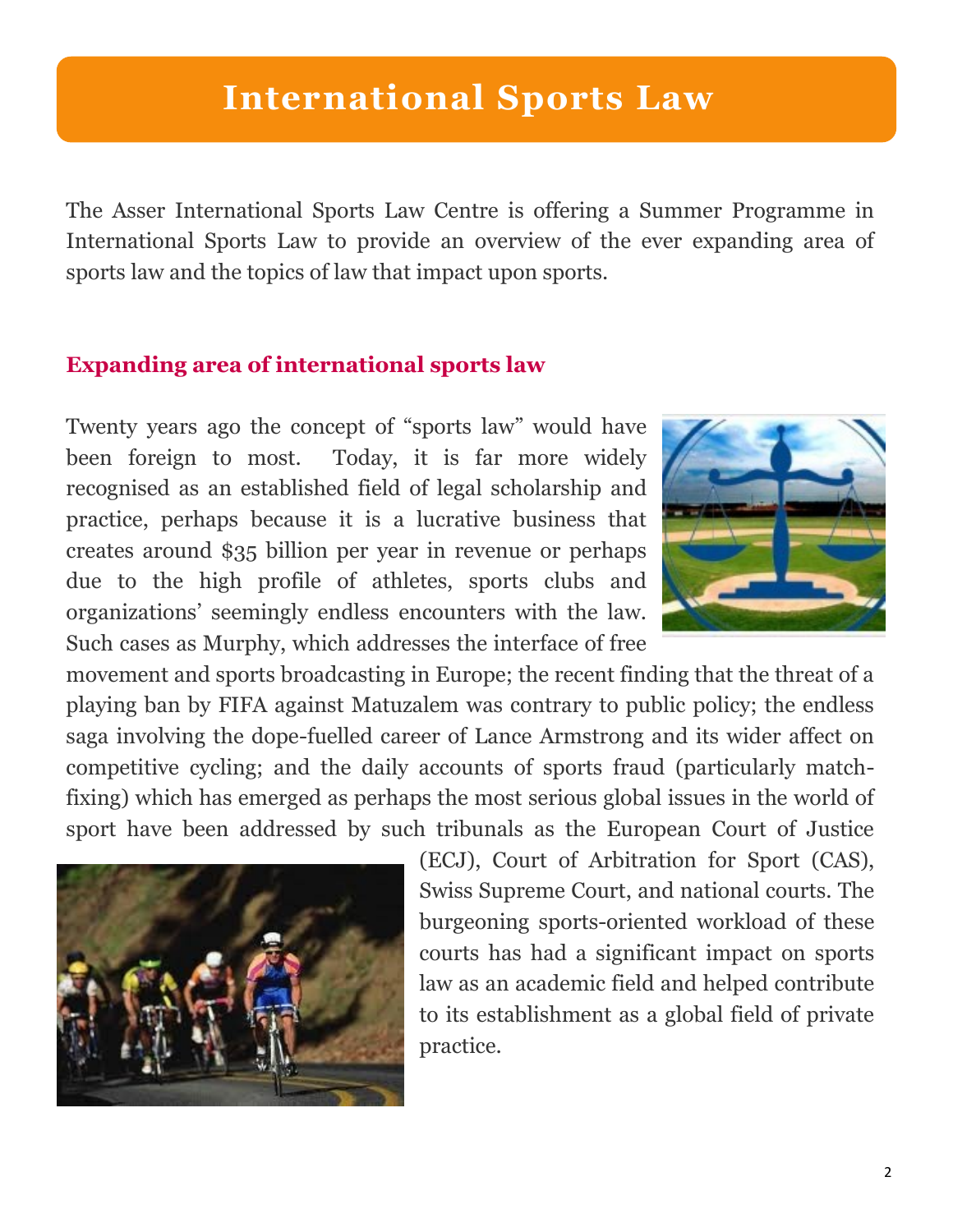## **Programme**

## **International Sports Governance and Policy**

- International sports organisations
- Resolution of sports disputes
- Choice of law and conflict of laws
- Financial Fair Play and salary caps

## **Sports Organisers' rights**

- Broadcasting and new media rights
- Sports Image Rights
- Mega-events rights protection (including ambush marketing issues)
- Major events legislation
- The Olympics

## **Sports Corruption**

- Sports Fraud Match-fixing (money laundering, etc.)
- Sports betting regulation
- WADA Code and Doping

## **Human Rights and Equality Issues**

- Human Rights and sports
- Gender (including transgender issues)
- Player migration
- Discrimination

The Summer Programme will be led by a number of internationally renowned sports law experts academics, practitioners, arbitrators and public officials.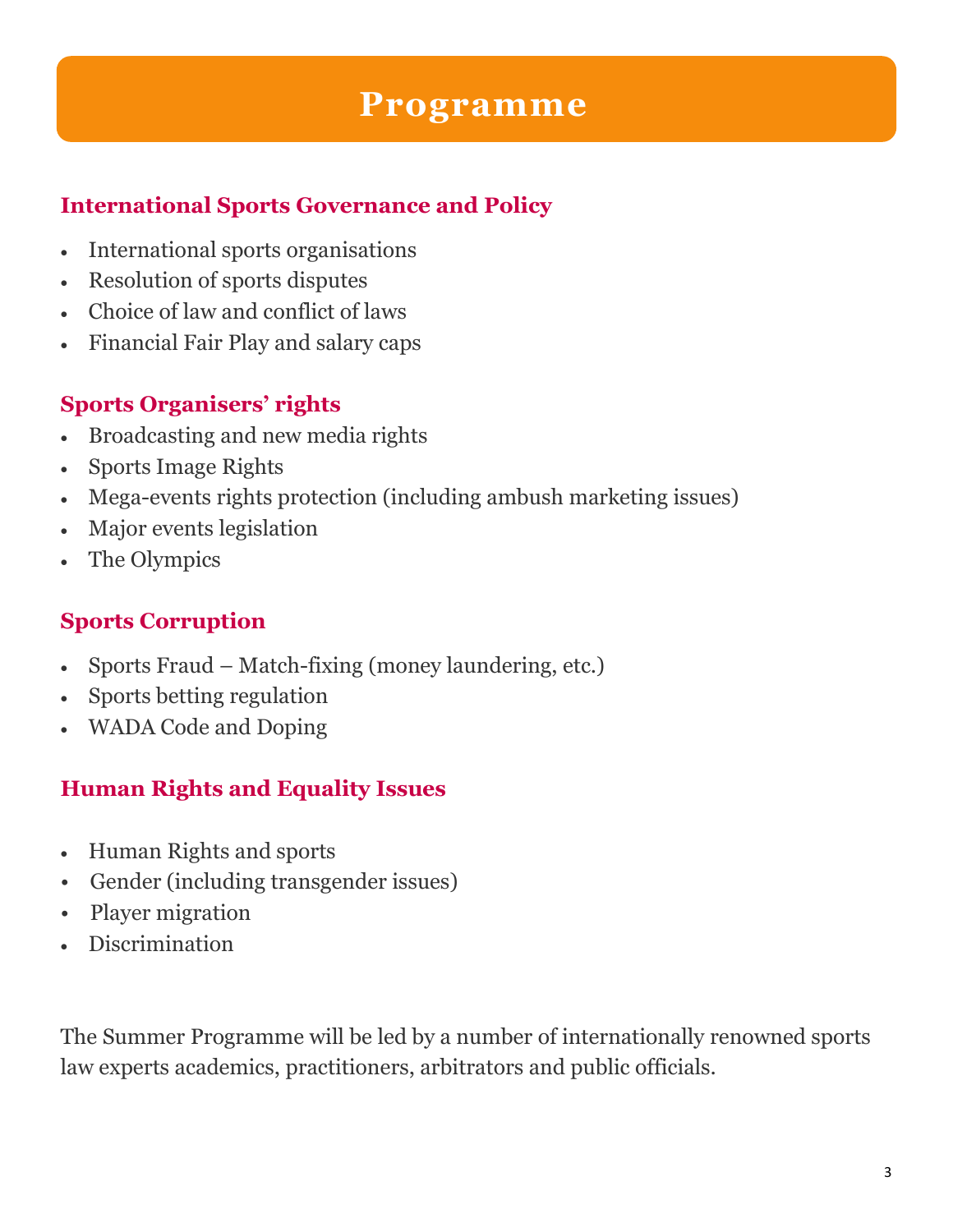## **Target Audience**

The Summer Programme in International Sports Law is designed for advanced students (PhDs) and recently qualified practitioners. However, because the Summer Programme combines theory and practice it will appeal to all who are interested in the area of sports law.



The Summer Programme will give you a unique insight into the pressing issues in the area of International Sports Law and will give you the opportunity to:

- Analyze the hottest topics and emerging trends in International Sports Law
- Acquire practical insights and understanding of crucial sports law issues
- Learn through a variety of formats such as lectures, interactive group discussions, interesting case studies, timely debates and a practical workshop
- Keep up to date with the latest cases and their practical impact
- Take advantage of unique networking opportunities
- $\bullet$  Be at the center of international sports law, in The Hague!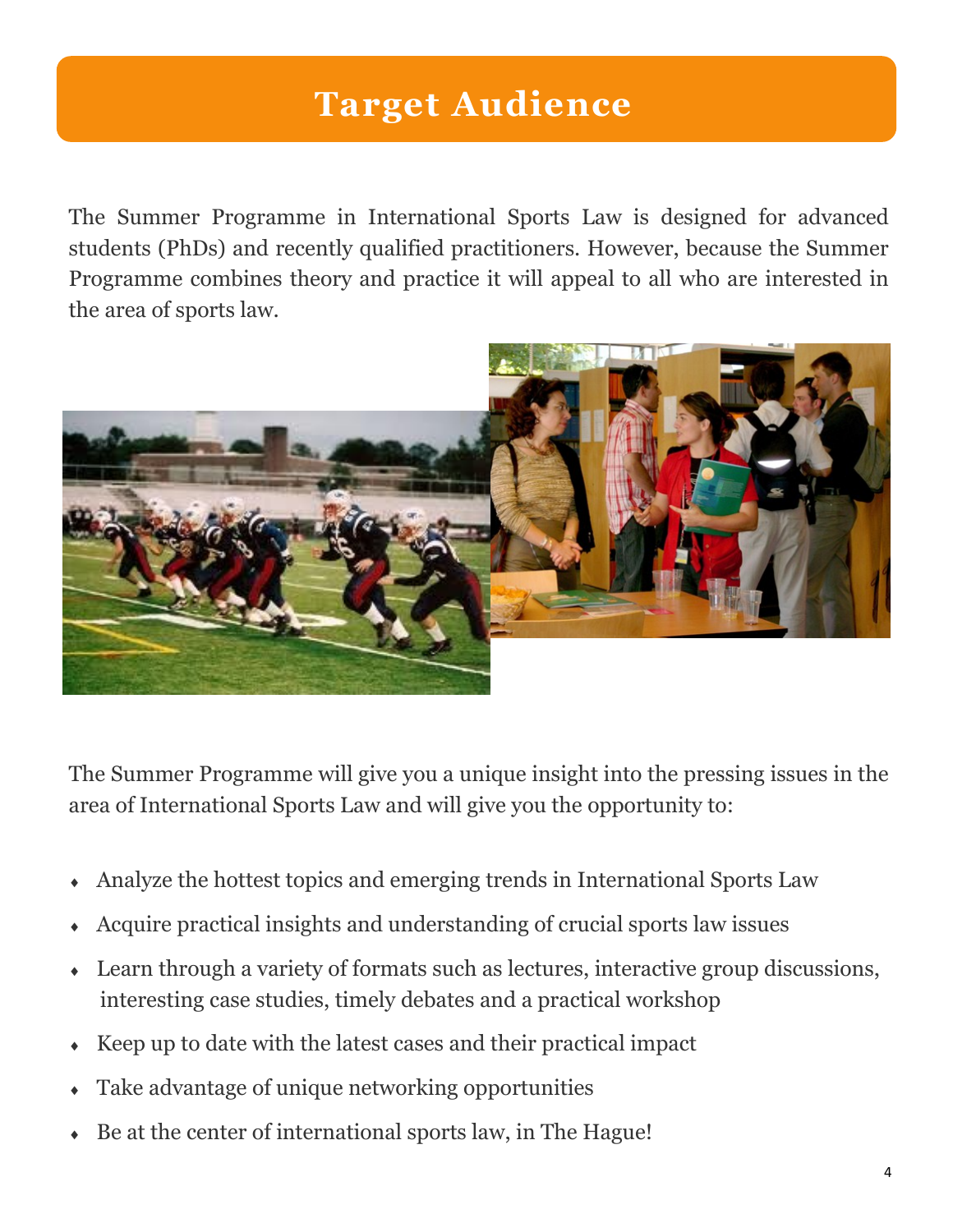## **Organisers**

## **T.M.C. Asser Instituut**

The T.M.C. Asser Instituut in The Hague is a distinctive, inter-university research institute specialised in International and European law and a leading and authorita-



tive provider of executive education to students and professionals operating in the judicial sector. The institute has a long-standing reputation for quality and excellence and is accomplished in recognising the unique challenges faced by today's legal practices.

### **Asser International Sports Law Centre**

The Asser International Sports Law Centre is widely recognized as a pioneer in the area of international and European sports law and remains one of the strongest, innovative, and comprehensive centres of excellence in this domain.

The mission of the Asser International Sports Law Centre<br>is to provide high quality research, services and products to<br>the sporting world at large (sports ministries, international -<br>intergovernmental - organisations, spo is to provide high quality research, services and products to the sporting world at large (sports ministries, international intergovernmental - organisations, sports associations and federations, the professional sports industry, etc.) on both a national and an international basis.

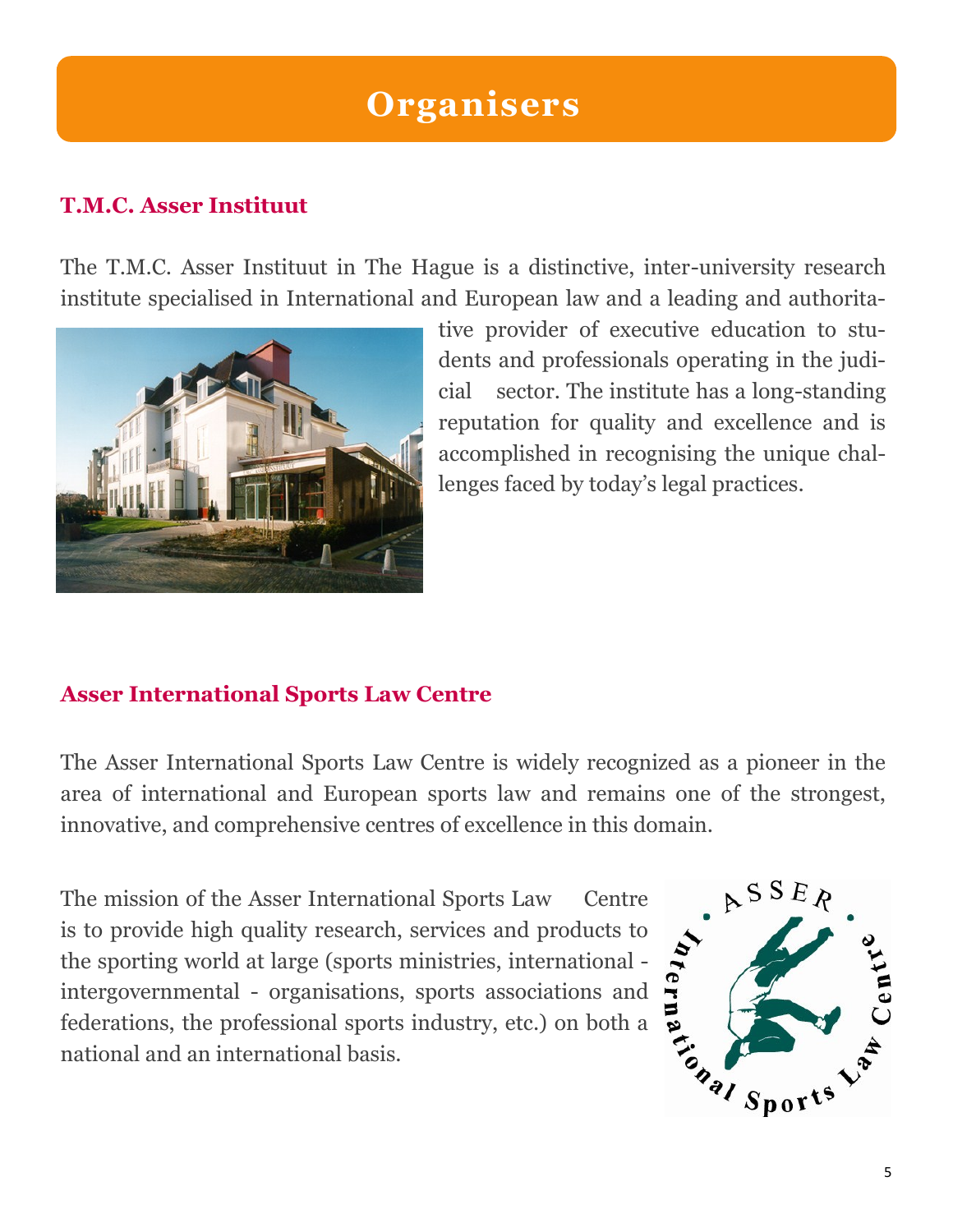## **Practical information**

## **Registration \***

You can register by completing the online application form at: www.asser.nl/SPISL

Registrants are required to make a down payment of  $\epsilon$  200 towards the course fee at the time of registration.

The deadline for application is 17 May 2013.

### **Fees**

€ 1195,-

This fee includes lectures, study materials, study visits, water/tea/coffee and lunch during workings days, a reception an opening dinner and a non-refundable administration fee of € 200.

The fee does not cover (international) travel costs, domestic travel to and from airports etc., (hotel) accommodation, insurance or other expenses. The T.M.C. Asser Instituut can provide prospective participants with a list of suitable hotels in The Hague .

### **Contact**

For more information or questions please contact educationtraining@asser.nl

*\* Please read the Registration Information & Conditions carefully before registration.*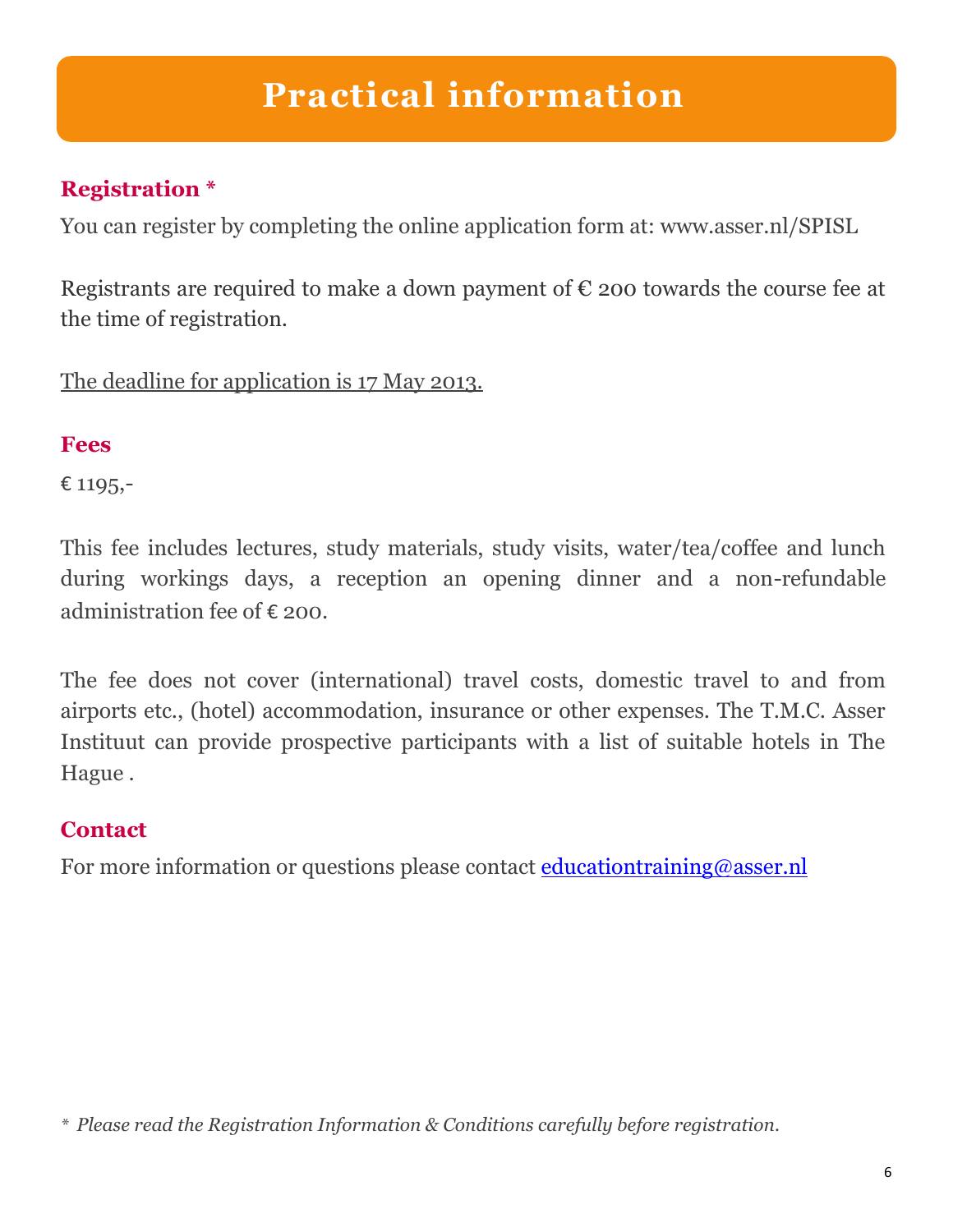### **Registration Information & Conditions**

#### ENROLLMENT

- 1. You may register via the website by submitting the completed online registration form. Registrants are required to make a down payment of  $\epsilon$  200 towards the course fee at the time of registration.
- 2. This down-payment is non-refundable. Should you choose not to attend the programme after registration, this sum will not be returned to you.
- 3. Each participant should use a separate form.
- 4. The deadline for registration is 17 May 2013.
- 5. Upon receipt of the completed registration form, a confirmation letter and payment details will be sent to you by email. The payment of the non-refundable down payment must be made within 10 working days of the date of the confirmation letter.
- 6. Your registration is complete once the online registration form has been submitted and the non-refundable down payment has been received.
- 7. The registration form constitutes a legally binding agreement. By submitting the completed registration form the registrant declares to be in accordance with the requirements and provisions described therein.
- 8. The T.M.C. Asser Instituut cannot be held responsible for the non-arrival of registration information. If you have not received confirmation of your registration within 7 working days of submitting, please contact [educationtraining@asser.nl](mailto:educationtraining@asser.nl)
- 9. The T.M.C. Asser Instituut reserves the right to withhold registration.

#### FEES AND PAYMENT CONDITIONS

- *1.* Fees for the week long programme are  $\epsilon$  1195, (including the non-refundable down payment of  $\epsilon$ 200)
- 2. The fee includes lectures, study materials, study visits, refreshments and lunch during working days, a reception and opening dinner.
- 3. The balance due must be made, and received in full, two weeks prior to the commencement of the Summer Programme (17 June 2013).
- 4. Participants are responsible for the cost of all international travel, accommodation evening meals (approximately  $\epsilon_{30}$  per day), and if applicable, any visa charges and medical insurance. The T.M.C. Asser Instituut can provide prospective participants with a list of suitable hotels in The Hague (€70-120 per day).

#### CANCELLATION POLICY

- 1. Cancellations will only be accepted when your request for cancellation is submitted by e-mail to [educationtraining@asser.nl](mailto:educationtraining@asser.nl)
- 2. If you cancel more than four weeks prior to the starting date of the Summer programme, please note that a  $\epsilon$  200 processing fee will be charged. The remaining fees paid will be refunded.
- 3. No refunds will be made on the registrations not cancelled within the allotted time.
- 4. The T.M.C Asser Instituut reserves the right to cancel the Summer Programme. In the event that such action is necessary, registrants will be informed at least four weeks in advance of the starting date of the programme.
- 5. In the event that the T.M.C. Asser Instituut cancels the Summer Programme, the full sum paid (including the down payment) will be reimbursed.

#### VISA

1. If you require a visa to visit the Netherlands, you are strongly advised to apply for your visa at least eight weeks prior to your departure to The Netherlands. The T.M.C. Asser Instituut does not arrange visas but will assist visa applicants where appropriate.

#### LIABILITY

1. The T.M.C. Asser Instituut cannot be held liable for personal injuries or for loss and/or damage to the personal belongings of participants either during or as a result of their participation in the programme.